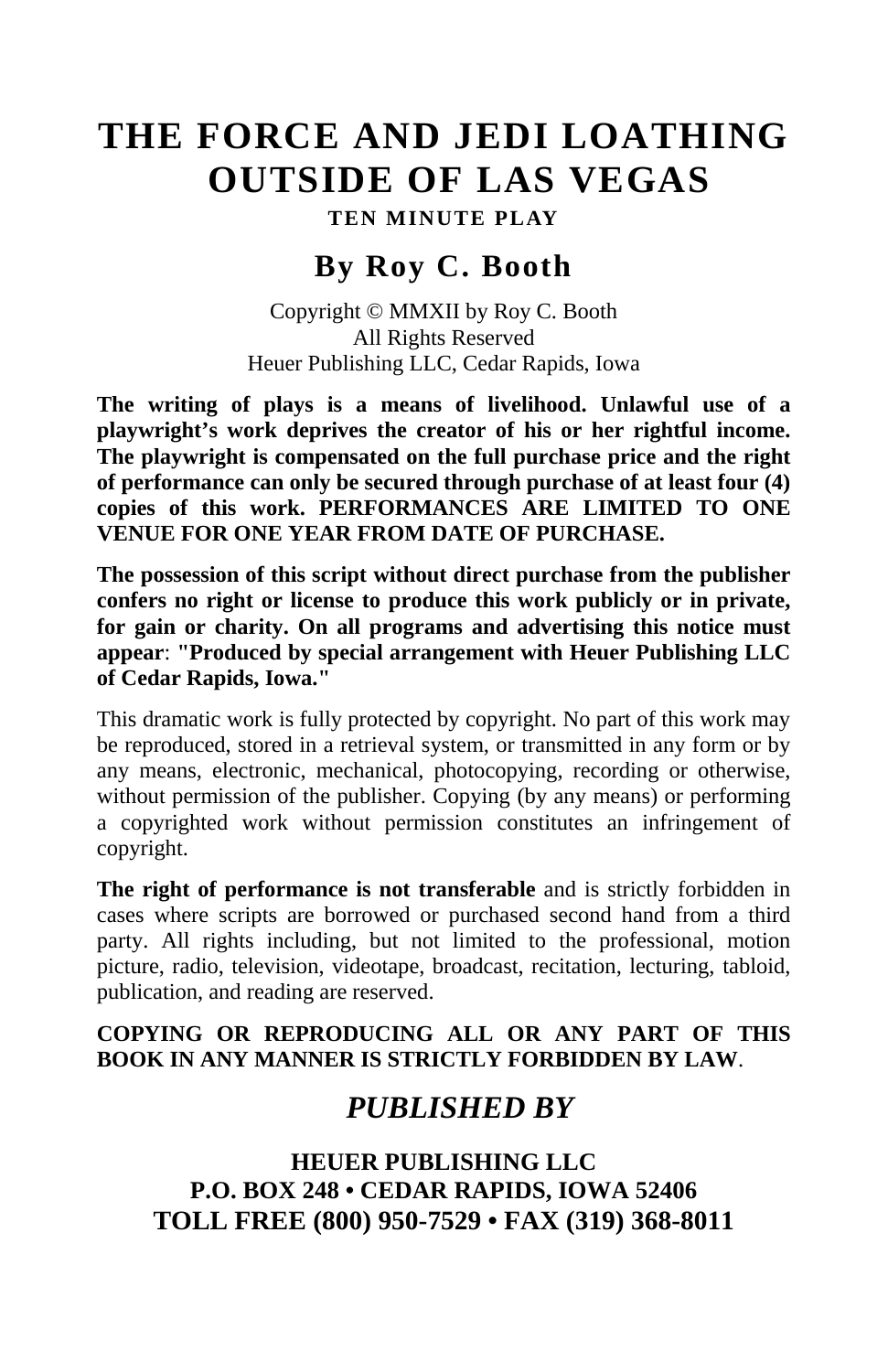### **THE FORCE AND JEDI LOATHING OUTSIDE OF LAS VEGAS By Roy C. Booth**

**SYNOPSIS:** Not so long ago, (well, last Thursday, actually) at a roadside tourist trap, not so far, far away from Las Vegas, there was a great disturbance in…the Force! A maiden of honor and her husband were stranded, waiting endlessly for a cab to come to their rescue. No car, no cellphone, and now they must endure the fan boy craziness of her younger brother, "Qwee-Bok Jin," an official representative of the High Jedi Council of Moose Jaw, Saskatchewan, Canada. Will they get to the wedding on time? Will Qwee-Bok Jin have to use his light saber to defend his sullied Jedi honor? And how does a large hero sandwich tie into all of this? Read this comedy, the people of the Republic have spoken! SERVED SERVED SERVED SERVED SERVED SERVED SERVED ON A SERVED ON A SURFACTER CHARACTERS (TWO MEN, ONE WOMAN)

### **CAST OF CHARACTERS**

*(TWO MEN, ONE WOMAN)*

ROGER (m) ANGIE (f) DARRYL (m)

Last Thursday at a roadside tourist trap gift shop, "Feebar the Fool's Trinket Hut," outside of Las Vegas, Nevada. Exercise de moissant de moissant de moissant de moissant de moissant de la processe de la processe de la processe de la processe de la processe de la processe de la processe de la processe de la processe de la processe de

**SETTING**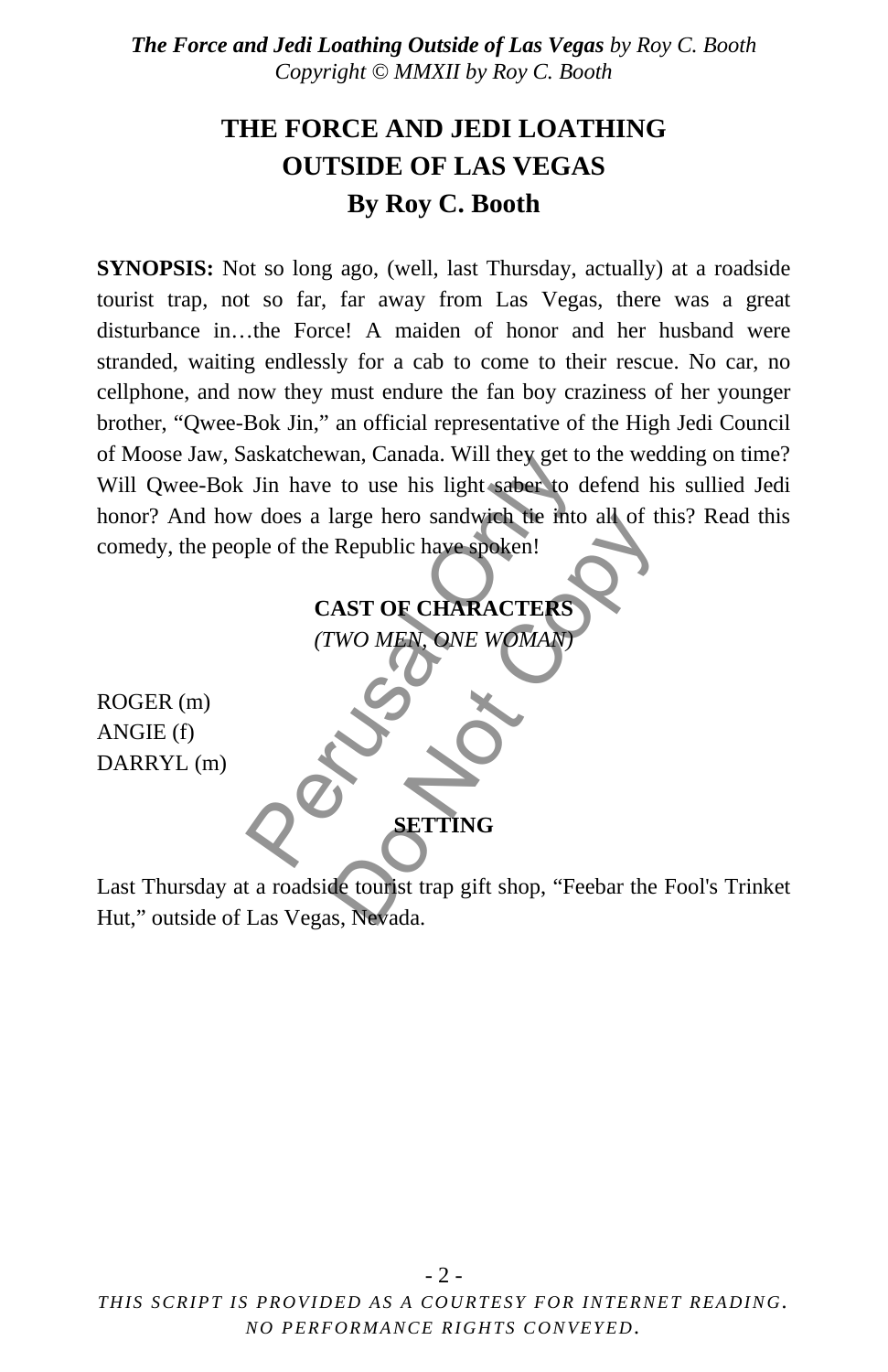#### *AT RISE:*

*ROGER and ANGIE are waiting outside the shop. Both are dressed*  as if going to a wedding, a wedding they are running the risk of being late to. ANGIE is pacing furiously, while ROGER is gnawing on a *large hero sandwich that is still mostly wrapped in cellophane.*

- **ANGIE:** *(Stopping.)* Are you going to eat *all* that?
- **ROGER:** Again, for the seventh time, yes. I'm starved. *(Takes a bite.)*  **ANGIE:** Couldn't you have picked anything else?
- **ROGER:** At their prices, this was the best deal and the best way to get filled up. Besides, at the rate we're going, we'll be lucky to make it to the reception.
- **ANGIE:** No, if that cab gets here when they said it will, we should be able to make the wedding and everything.
- **ROGER:** Well, here's hoping, then. *(Takes a bite.)*
- **ANGIE:** You're not a bit worried about any of this, are you?

**ROGER:** Nope. Not a bit.

**ANGIE:** Argh! First the car breaks down, and then your cellphone won't work, and now we're stuck waiting outside of Las Vegas next to this...this...ramshackle tourist trap— The reception.<br>
that cab gets here when they said it<br>
e the wedding and everything.<br>
here's hoping, then. (Takes a bite.)<br>
e not a bit worried about any of this,<br>
e. Not a bit.<br>
First the car breaks down, and th<br>
and now w dding and everything.<br>
noping, then. (Takes a bite.)<br>
it worried about any of this, are you<br>
bit.<br>
e car breaks down, and then you<br>
ye're stuck waiting outside of Las<br>
ackle tourist trap<br>
dump.<br>
t content to stand there ch

**ROGER:** Yeah, what a dump.

**ANGIE:** And you're just content to stand there chowing down on that ridiculously-sized sandwich.

**ROGER:** Yep. *(Offers.)* Want some?

**ANGIE:** No. Argh, I knew I shouldn't have been Suzie's maid of honor...

**ROGER:** Well, look at it this way...

**ANGIE:** Yes?

**ROGER:** You get to miss the cheesy chapel with the even cheesier Elvis impersonator performing the ceremony, and at least you don't have to, well, you know...

**ANGIE:** Yes?

- **ROGER:** Well, let's just say that I really don't mind not spending *too*  much time with your family. I mean, you are the only seemingly normal one out of the bunch.
- **ANGIE:** Oh, Roger, they're not *that* bad...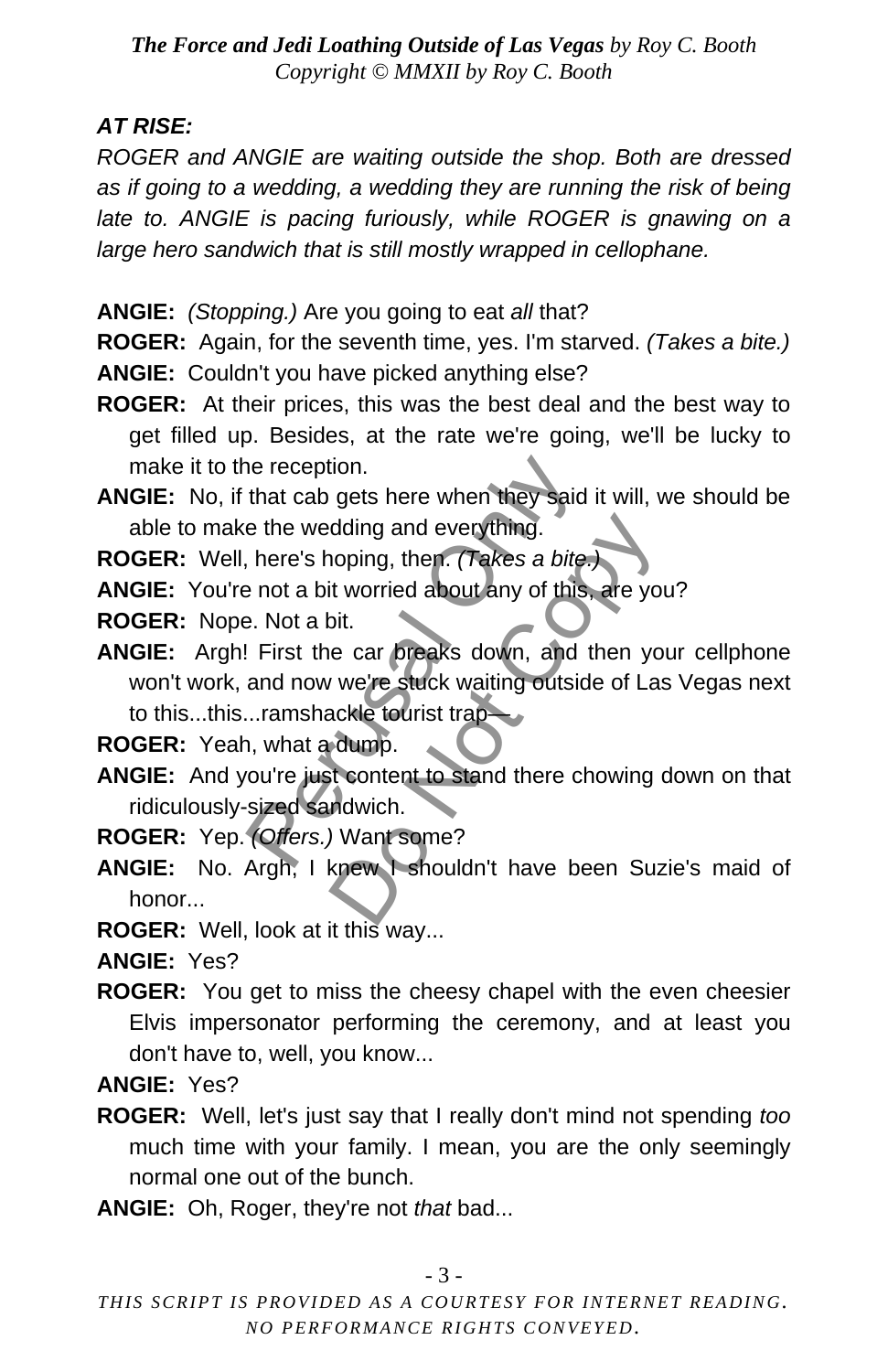- **ROGER:** Maybe so, maybe so. At least they're not as bad as your brother.
- **ANGIE:** Oh, you're just upset that we had to bring him along.
- **ROGER:** Can you blame me? He's not exactly...normal, you know.
- **ANGIE:** Roger, you're being unfair.
- **ROGER:** Honey, he's embarrassing.
- **ANGIE:** Oh, he's just going through a phase, Roger, you know how some kids are.
- **ROGER:** Honey, he's *(Insert age of actor portraying DARRYL here, if applicable.)* ―he's a grown man, for goodness sake.
- **ANGIE:** He's just a bit eccentric, that's all.

**ROGER:** Eccentric? Eccentric? He's nuts, Angie, over the top, missing some of his marbles, a lot of goo in his goo goo gajoob, too much loco in his locomotion—

**ANGIE:** Okay, Roger, that's enough.

**ROGER:** Honey, he thinks he's...

*Enter DARRYL, dressed from head to toe to the hilt as a Jedi Knight "padawan," complete with braid, from the Star Wars prequels. And he's not too pleased.* centric? Eccentric? He's nuts, Ang<br>
me of his marbles, a lot of goo in hi<br>
co in his locomotion—<br>
Roger, that's enough.<br>
Py, he thinks he's...<br>
ey, he thinks he's...<br>
For the Star Weight<br>
mplete with braid, from the Star W Iocomotion—<br>
that's enough.<br>
Inks he's...<br>
Ind from head to toe to the hilt as a<br>
with braid, from the **Star Wars** pi<br>
see the bathrooms in that place! \<br>
ards, Hell you!<br>
See...

**DARRYL:** Yecchhh!

**ROGER:** A Jedi Knight.

**DARRYL:** You should see the bathrooms in that place! Worse than a dying taun-taun's innards, I tell you!

**ROGER:** *(To ANGIE.)* See...

**DARRYL:** And all of that the junk in that place? Ewww! You'd think it was run by Jawas! Or Jabba the Hutt, even!

**ANGIE:** Darryl...

- **DARRYL:** *(Holding up a finger.)* Ut! I insist you address me by my Jedi name!
- **ROGER:** Oh, for...

**DARRYL:** No, really, it's only proper.

**ANGIE:** Darryl, don't you think—l

**DARRYL:** I keep telling you, sis, my name on this trip as an official representative of the Order is not "Darryl." Call me... *(Takes an overly dramatic pose.)* "Qwee-Bok Jin."

- 4 -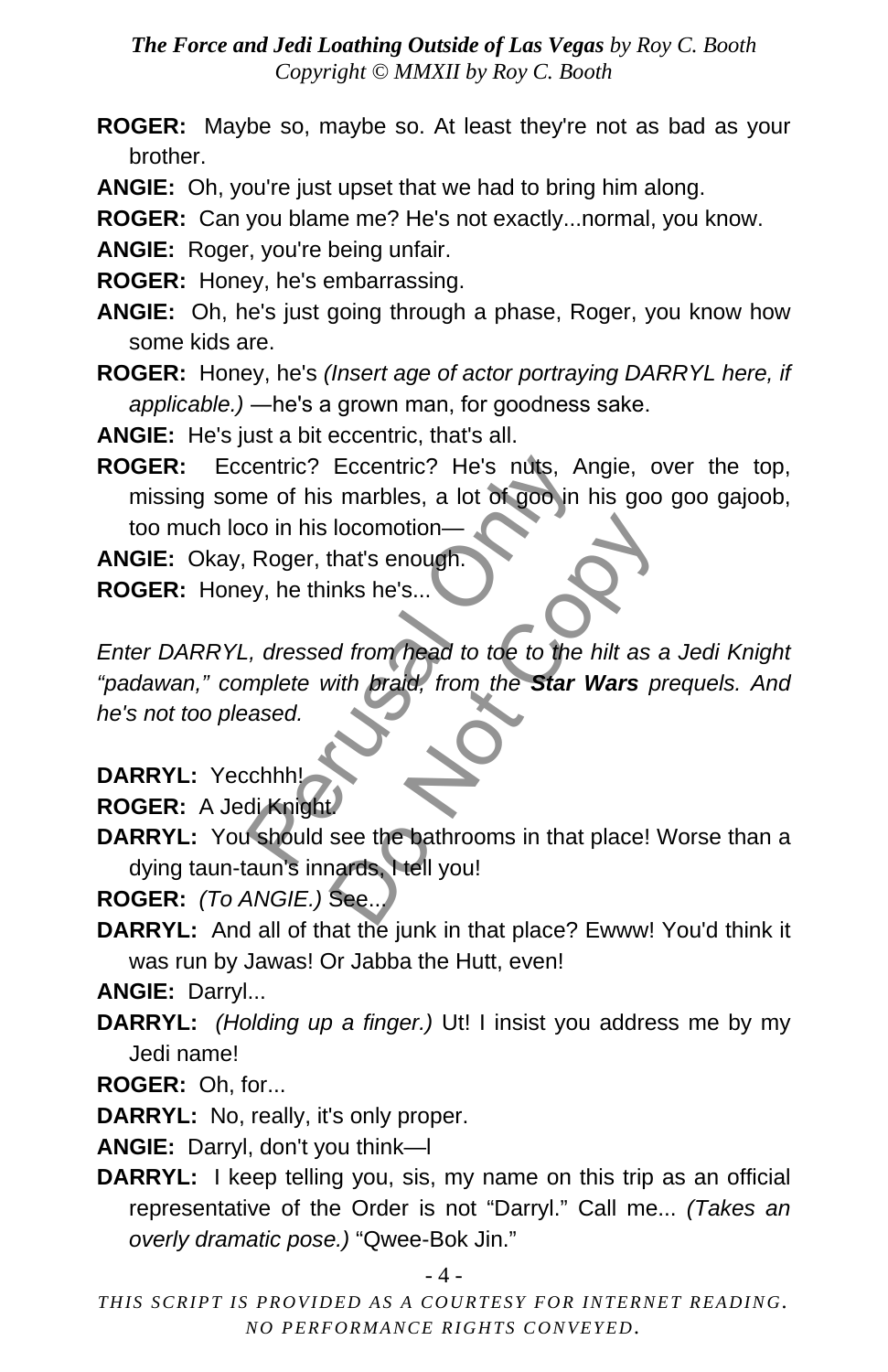- **ROGER:** You keep this up, and I'll be calling you Jar-Jar for the rest for the weekend. Or Stir Fry.
- **DARRYL:** Not funny, man, not funny at all. "Qwee-Bok Jin" was given to me by the High Jedi Council of Moose Jaw, Saskatchewan, and it is a name I carry with pride and honor.
- **ROGER:** Sure thing, Jar-Jar, sure thing!
- **DARRYL:** That is disrespectful!
- **ROGER:** *(In a mocking Jar-Jar voice.)* Mesa thinks it soundsa just fine. You havea problem, you can walka to wedding. Me taka you noooOOOooo more. Bbbllpptttthh!
- **DARRYL:** Don't mess with me, man. I'll have you know I'm a fully trained Jedi padawan. And I have the sacred light saber to prove it!

**ROGER:** Oh, brother...

- **ANGIE:** Dar—uh, "Qwee-Bok Jin"...
- **DARRYL:** Yes?
- **ANGIE:** Why aren't you wearing the suit I picked out?
- **DARRYL:** No can do. *(Gestures to self.)* This *is* formal dress, you know.
- **ROGER:** Formalwear to the nuthouse, if you ask me...

**ANGIE:** Roger.

- **DARRYL:** That's okay, Angie, we Jedi are trained in a host of disciplines and ignore the misguided taunts of others, for we are all linked to the Force. I myself have been trained in diplomacy. One of the great advantages of coming from a multicultural society, you know. padawan. And I have the sacred li<br>prother...<br>uh, "Qwee-Bok Jin"...<br>?<br>Paren't you wearing the suit I picked or<br>can do. (Gestures to self.) This is<br>nalwear to the nuthouse, if you ask m<br>at's okey. Angie, we Jedi are tra<br>and Be-Bok Jin"...<br>
De-Bok Jin"...<br>
(Gestures to self.) This is formation of the nuthouse, if you ask me...<br>
This is formation of the nuthouse, if you ask me...<br>
This is formation of the number of the misguided taunts of other
- **ROGER:** Darryl, you're Canadian.

**DARRYL:** And proud of it! *(Sings.)* Oh, Canada―

**ROGER:** Okay, that's enough.

- **DARRYL:** Yes, and I'm even fit for protocol duty. *(Pause.)* I know French.
- **ROGER:** That doesn't—
- **DARRYL:** And I know how to say all of the key proper diplomatic French phrases fit for any occasion, too.
- **ANGIE:** *(Groans.)* He does.
- **ROGER:** *All* the key proper diplomatic phrases?
- **DARRYL:** Every one.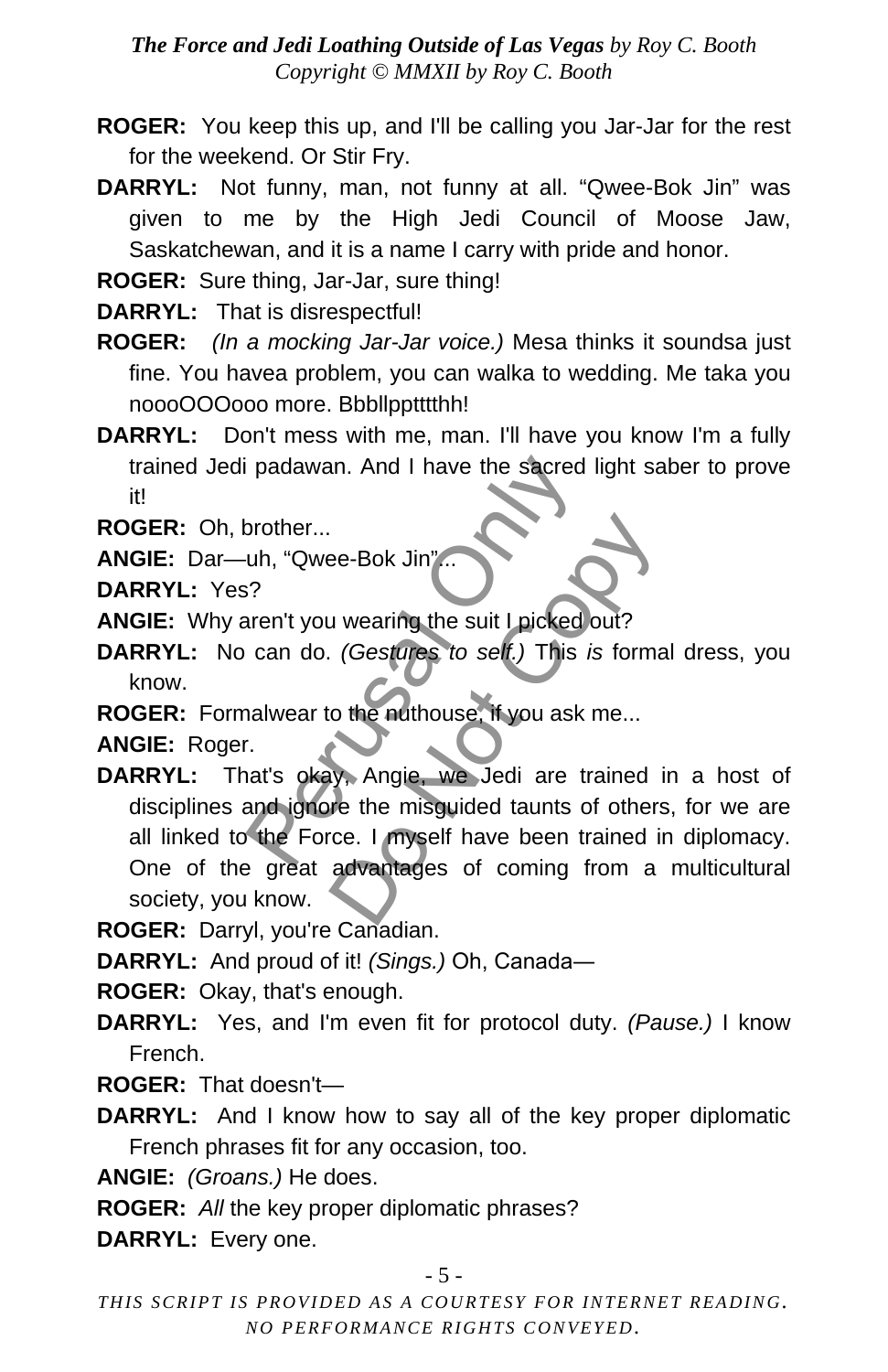**ROGER:** Okay, then, how do you say, in French, "I surrender"?

**DARRYL:** Why, that's easy, that's...hey, now! Not funny, man, not funny!

**ROGER:** Okay, now, quick, spell "diaphanous" and use it properly in a sentence! Go!

**DARRYL:** Uhhh...

**ANGIE:** Okay, that's enough, you two. This waiting is driving me nuts, and you two aren't helping any.

**ROGER:** Sorry, honey.

**ANGIE:** I'm going to go back into that cheesy trinket shop and call the cab company again to see what's taking them so long. You two stay here and be nice to one another! *(Storms off.)*

**ROGER:** Good luck, honey.

**DARRYL:** *(Waves.)* 'Bye, sis.

*Pause.*

*The two turn to look at one another.*

*Pause.*

*ROGER takes a bite out of his sandwich.*

**DARRYL:** You don't like me because I *am* Canadian! re and be nice to one another (Storm<br>
Huck, honey.<br>
aves.) 'Bye, sis.<br>
Jook at one another.<br>
A bite out of his sandwich.<br>
A don't like me because I *am* Canadia<br>
A bite out of his sandwich. e, sis.<br>
one another.<br>
the his sandwich.<br>
the me because I am Canadian!<br>
it at all, really.

**ROGER:** No, that's not it at all, really.

**DARRYL:** Oh, yeah?

**ROGER:** No.

**DARRYL:** Okay, then.

**ROGER:** Nooo, I don't like you because you're bat guano crazy!

**DARRYL:** Ha! And that's because you don't approve of my religion!

**ROGER:** "Jedi" is not a religion!

**DARRYL:** It is too!

**ROGER:** Is not!

**DARRYL:** Is too!

**ROGER:** It is not!

**DARRYL:** Is too!

**ROGER:** Is not!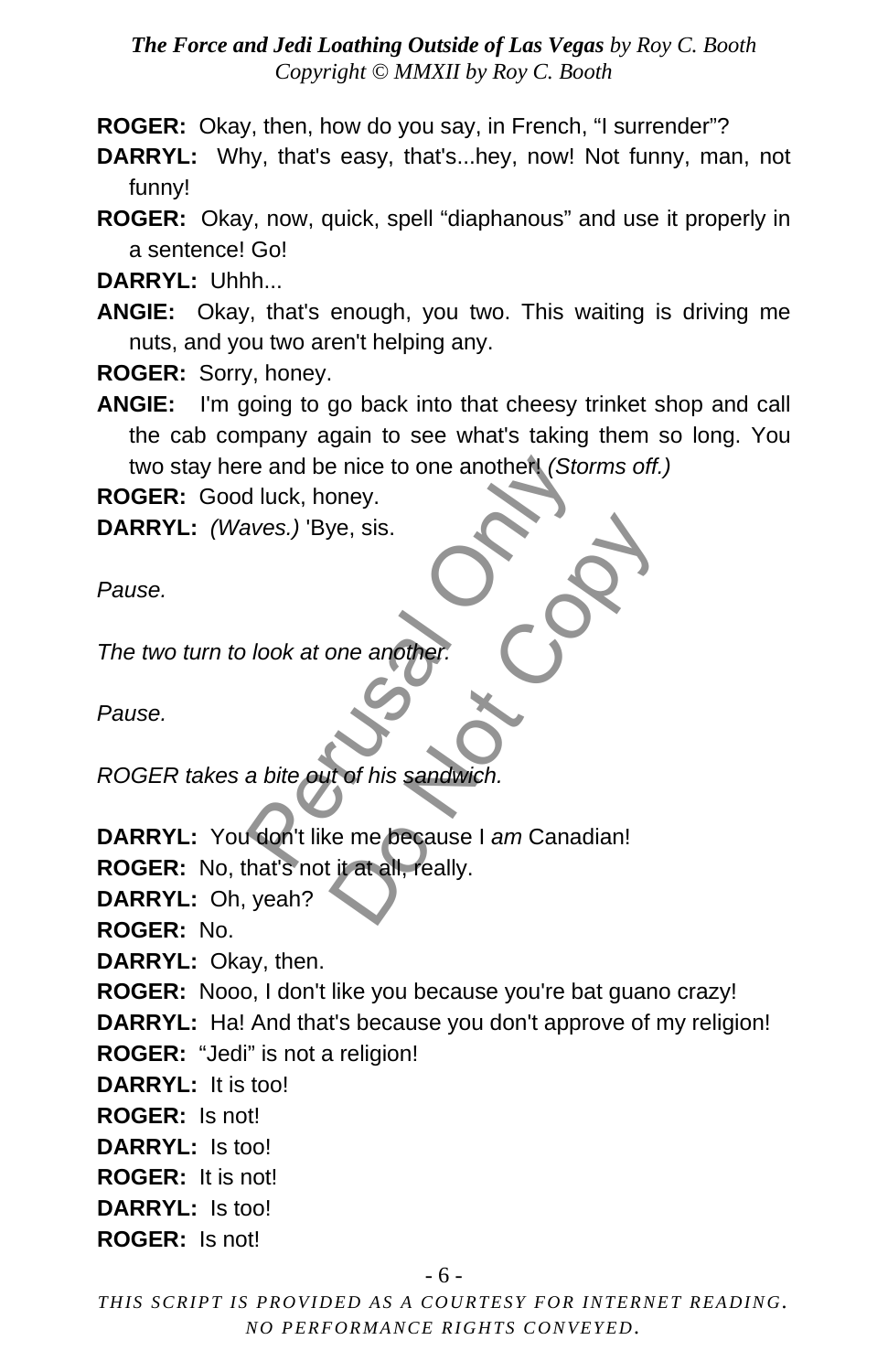**DARRYL:** It is too, because my government says it is!

- **ROGER:** Look, your government allowed you knuckleheads to write whatever you wanted under "religion" for the 2001 census, and 21,000 of you decided to write down "Jedi."
- **DARRYL:** Yes, and that makes it official! The people of the Republic have spoken!
- **ROGER:** The people of Planet Looney Tunes need to move out of their parents' basements and get real lives!
- **DARRYL:** Oh, sure, throw that in my face! I'd like you to know that once I find a place that is more attuned to the Force, I am *sooo*  outta there!
- **ROGER:** Shyeah, right. And I bet that after you move in and get all squared away, your Princess of Naboo will find you, you'll have some kids, and you'll end up ruling the galaxy as... *(Gestures dramatically, lowering his voice.)* ...father and sons! Franchise Back of Naboo will find and you'll end up ruling the galary, your Princess of Naboo will find and you'll end up ruling the galary, lowering his voice.) ... father and so with the state and so with the state of th u'll end up ruling the galaxy as.<br>
Ing his voice.) ... father and sons!<br>
hat is sooo wrong!<br>
I't your species procreate? Oh, I<br>
mething?<br>
turn to the Dark Side! Never! You<br>
really don't think you'd make it a

**DARRYL:** Hey, man, that is *sooo* wrong!

- **ROGER:** Why? Doesn't your species procreate? Oh, I get it, aren't you all clones or something?
- **DARRYL:** I will *never* turn to the Dark Side! Never! You can't make me!
- **ROGER:** Somehow I really don't think you'd make it as a bad guy anyway...

*Pause.*

**DARRYL:** I hate you.

**ROGER:** Get in line, Jar Jar, get line.

- **DARRYL:** I bet your day job is just something worthy of the Sith, isn't it?
- **ROGER:** You don't know?

**DARRYL:** No.

**ROGER:** Heh. *(Pause.)* I work at the DMV.

**DARRYL:** Aha, I knew it! That wretched hive of scum and villainy.

**ROGER:** Yeah, well, whatever. It's a paycheck.

*Pause.*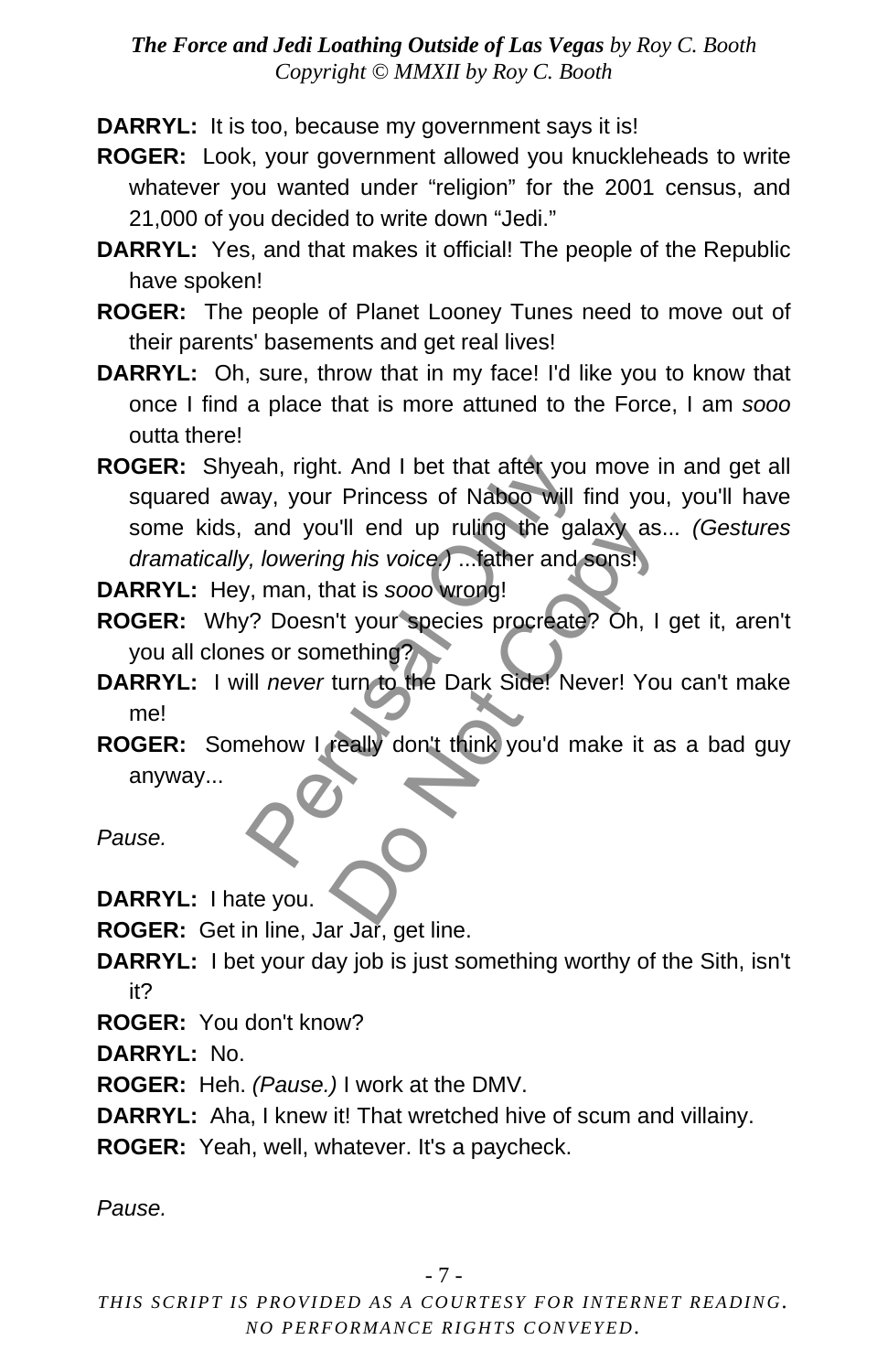- **DARRYL:** And why are all of you people down at the DMV always so surly, anyway?
- **ROGER:** Because we have to deal with morons like you who *have* to come to us to have their driving-related problems solved. You can't go anywhere else, right? So we're stuck hearing all the sob stories and excuses and the rest of it, including all of the weirdness. As a matter of fact, we're pre-screened for our lousy dispositions. It's a job prerequisite, just like being compulsively grabby is one to be hired by the Transportation Security Administration to work in airports...

**DARRYL:** Oh.

*Pause.*

**DARRYL:** I still hate you. **ROGER:** I know, Jar Jar, I know.

*Enter ANGIE, she's much happier no*w.

**ROGER:** Well, look who's smiling again!

**ANGIE:** They're on their way, probably in five to ten minutes or so!

**DARRYL:** Great! I'll have time to meditate before the ceremony – make sure all of my midi-chlorians are in working order. Il hate you.<br>
w, Jar Jar, I know.<br>
she's much happier now.<br>
block who's smiling again!<br>
The onlight way, probably in five to terest! I'll have time to meditate before<br>
all of my midi-chlorians are in working<br>
of even going bu.<br>
ar, I know.<br>
ch happier now.<br>
co's smiling againt<br>
ir way, probably in five to ten minu<br>
ir way, probably in five to ten minu<br>
awe time to meditate before the<br>
midi-chlorians are in working orde<br>
going to touch that o

**ROGER:** I'm not even going to touch that one...

- **ANGIE:** Well, since I have the time, I'm going to run back in and freshen up a bit. This desert is just draining!
- **ROGER:** Sure. Jar Jar...

**DARRYL:** Grrrrrr!

**ROGER:** …and I will keep a look out for the cab.

**ANGIE:** Thanks! *(She runs back into Feebar's.)*

**DARRYL:** I have a bad feeling about this...

**ROGER:** Oh, quiet, you.

**DARRYL:** I feel a disturbance in the Force...

**ROGER:** Will you get over yourself already? Sheesh.

**DARRYL:** No, a Jedi knows of these things, and―

**ROGER:** *(Puts his foot down.)* Oh, for Pete's sake!

**DARRYL:** *(Taken aback by ROGER's outburst.)* Whu...?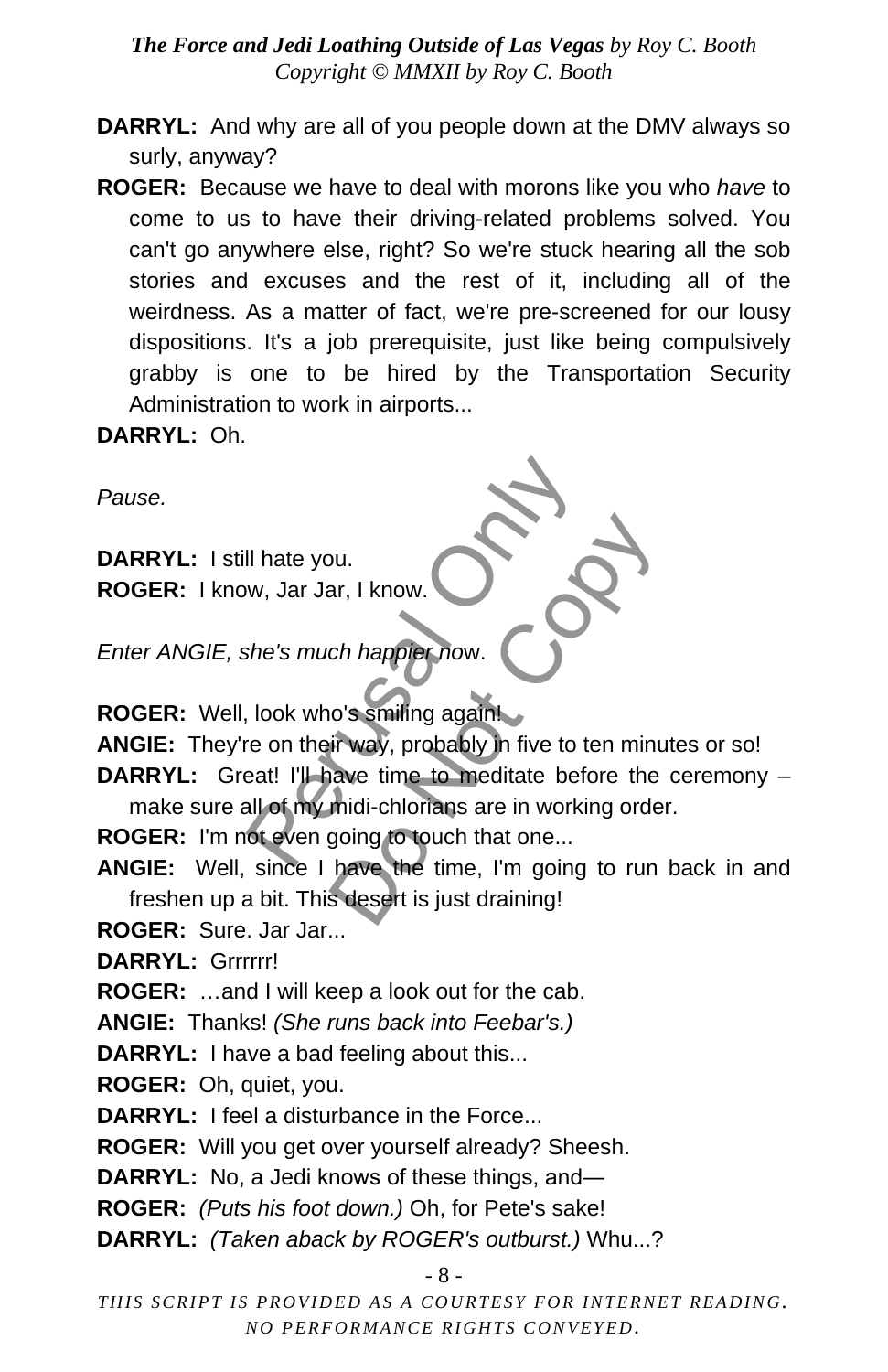- **ROGER:** Look, if you were into just old school *Star Wars,* this wouldn't be so bad...
- **DARRYL:** Huh?

**ROGER:** But you're so head over heels into this...this...mishmashing with the prequel trilogy abomination that it's disgusting!

**DARRYL:** What do you mean?

**ROGER:** Look, as far as I'm concerned, the― *(Makes quotations.)*  ―"first three movies" do not *exist* in my universe, just like *Aliens III* and *IV* do not exist, nor does *Highlander II* without the director's cut. They were lame, they were shoddy, and they were made just to make a ton of money at the fans' expense. Good grief, most of those prequel characters were jammed in there so that Kenner could make more toys with some semblance of a story slapped around it all! So dress up in your pajamas all you want for all I care, but if you think for one moment I am going to take you seriously with all of this New Age-inspired goobledegook and wide-eyed cluelessness as to how the real world works, then you are sadly mistaken, my dear long-eared, ill-conceived "Stepin Fetchit" caricature. In other words: grow up already. The lines were jammed in the more toys with some semblance of the more toys with some semblance of the solution of this New Age-inspired changed the solution of this New Age-inspired changed the solution of the solution of The Search of this weak work of this New Age-inspired gooble<br>
In this New Age-inspired gooble<br>
In this New Age-inspired gooble<br>
In the real world work<br>
In the real world work<br>
In this same words: grow up already.<br>
I think

*Pause.*

**DARRYL:** Are you finished?

**ROGER:** Yeah...yeah, I think I am. *(Bites into his sandwich.)*

**DARRYL:** You really like those original films, don't you?

**ROGER:** *(Sighs.)* Yes, yes I do.

**DARRYL:** And you're still upset that the prequels didn't live up to your expectations. Because you cared.

*Pause.*

**ROGER:** Heck, yes!

*Pause.*

**DARRYL:** Okay, so maybe I don't hate you *that* much.

**ROGER:** And maybe I don't have to call you Jar Jar anymore, either.

```
- 9 -
```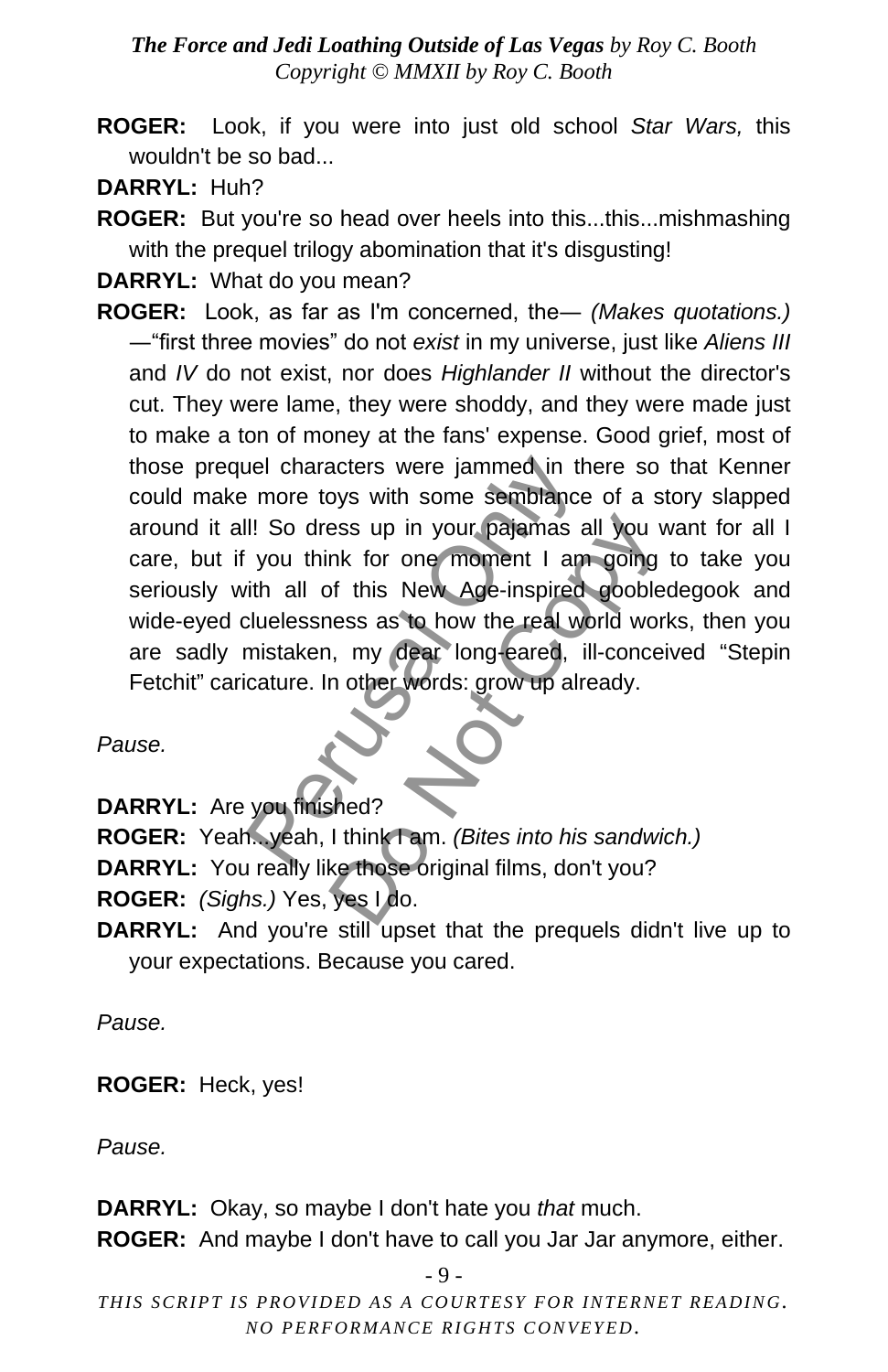**DARRYL:** Thanks, man.

**ROGER:** Don't mention it.

**DARRYL:** *(Goes in for a hug.)* Yeah I—

**ROGER:** (*Stopping him.)* No, really, DON'T mention it.

**DARRYL:** *(Backs away.)* Oh. Okay.

*Pause.*

**ANGIE:** *(Offstage.)* Aaaargh!

**ROGER:** Uh oh.

**DARRYL:** See, I told you I had a bad feeling about that.

**ANGIE:** *(Storming onstage.)* It is an absolute pigsty in there! A pigsty! And I have NO idea how anything could have gotten on the ceiling, either! The ceiling! ming onstage.) It is an absolute<br>
I have NO idea how anything could<br>
pr! The ceiling!<br>
I can't take this anymore! Grirrin.<br>
Py!<br>
on't you "honey" me, either, Roger.<br>
h.<br>
D. (Elbows ROGER) "Let the wookie<br>
that! And your si

**DARRYL:** Ew.

**ANGIE:** Oooh, I can't take this anymore! Grrrrrrr.

**DARRYL:** See, I told you...

**ROGER:** Honey!

**ANGIE:** And don't you "honey" me, either, Roger.

**ROGER:** Uh oh.

**DARRYL:** Ooh. *(Elbows ROGER.)* "Let the wookie win." Heh.

**ROGER:** Stop that! And your sister is *not* a wookie!

**ANGIE:** *What?!?*

**DARRYL:** Heh. I'm just saying, sis, that...

**ANGIE:** Okay, that does it! That does it! I've been nice, I've tried to be understanding, but being called a "wookie" right now is where I draw the line! *(She rips the hero sandwich out of ROGER'S hands.)* Take this, you, you scruffy nerf-herder, you. *(Smacks him with the sandwich.)* eiling!<br>
ake this anymore! Grirrrrrr...<br>
ou...<br>
"honey" me, either, Roger.<br>
s ROGER.) "Let the wookie win."<br>
d your sister is not a wookie!<br>
t saying, sis, that...<br>
es it! That does it! I've been nice<br>
ut being called a "w

**DARRYL:** Hey! *(Fumbles for his light saber.)* Don't make me use this on you!

**ANGIE:** Oh, be serious! *(Thwacks him again.)* 

**DARRYL:** Ow!

**ANGIE:** That's just a glorified flashlight! *(Thwacks him again.)*

**DARRYL:** Oh, yeah, we'll see about that!